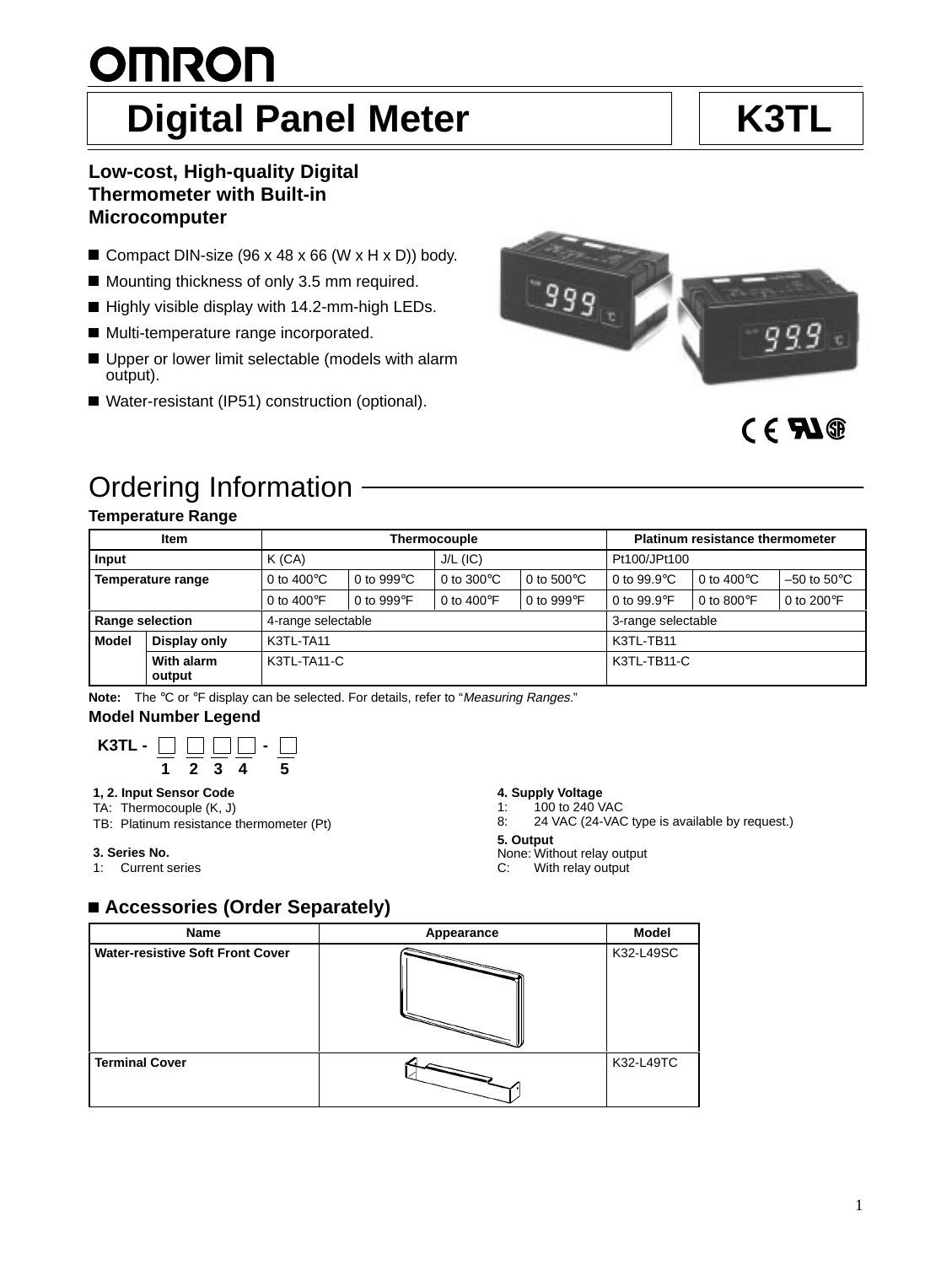# Specifications -

## **Ratings**

| <b>Supply voltage</b>        | 100 to 240 VAC (50/60 Hz)                                                                                                                                                                  |
|------------------------------|--------------------------------------------------------------------------------------------------------------------------------------------------------------------------------------------|
| Operating voltage range      | $-15\%$ to $+10\%$ of supply voltage                                                                                                                                                       |
| <b>Power consumption</b>     | Approx. 6.6 VA (at max. load) (See note.)<br>Approx. 3.5 VA (at 100 VAC)                                                                                                                   |
| <b>Insulation resistance</b> | 10 $\text{M}\Omega$ min. (at 500 VDC) between external terminal and case                                                                                                                   |
| Dielectric withstand voltage | 2,000 VAC min. for 1 min between input terminal and power supply<br>2,000 VAC min. for 1 min between external terminal and case                                                            |
| Noise immunity               | $\pm$ 1,500 V on power supply terminals in normal or common mode                                                                                                                           |
| <b>Vibration resistance</b>  | Malfunction: 10 to 55 Hz, 0.5-mm single amplitude for 10 min each in X, Y, and Z directions<br>Destruction: 10 to 55 Hz, 0.75-mm single amplitude for 2 hrs each in X, Y, and Z directions |
| <b>Shock resistance</b>      | Malfunction: 98 $m/s2$ (10G) for 3 times each in 6 directions<br>Destruction: 294 m/s <sup>2</sup> (30G) for 3 times each in 6 directions                                                  |
| <b>Ambient temperature</b>   | Operating: $-10$ to 55 $\degree$ C (with no icing)<br>Storage: $-20$ to 65 $\degree$ C (with no icing)                                                                                     |
| <b>Ambient humidity</b>      | Operating: 35% to 85% (with no condensation)                                                                                                                                               |
| Ambient atmosphere           | Must be free of corrosive gas                                                                                                                                                              |

**Note:** When power is supplied, an inrush current that exceeds the rated current will flow.

## **Output Ratings**

| Item                                               | Resistive load ( $cos\phi = 1$ )                                   | Inductive load ( $cos\phi = 0.4$ , $L/R = 7$ ms) |  |  |
|----------------------------------------------------|--------------------------------------------------------------------|--------------------------------------------------|--|--|
| <b>Rated load</b>                                  | 5 A at 250 VAC; 5 A at 30 VDC<br>1.5 A at 250 VAC; 1.5 A at 30 VDC |                                                  |  |  |
| <b>Rated carry current</b>                         | 5 A max. (at COM terminal)                                         |                                                  |  |  |
| Max. contact voltage                               | 380 VAC, 125 VDC                                                   |                                                  |  |  |
| <b>Max. contact current</b>                        | 5 A max. (at COM terminal)                                         |                                                  |  |  |
| Max. switching capacity                            | 375 VA, 80 W<br>1,250 VA, 150W                                     |                                                  |  |  |
| Min. permissible load (P level<br>reference value) | 10 mA at 5 VDC                                                     |                                                  |  |  |

## **Characteristics**

| <b>Measuring accuracy</b>    | $\pm 0.5\%$ FS $\pm 1$ digit (See note 1.)                                                    |
|------------------------------|-----------------------------------------------------------------------------------------------|
| Input                        | $K$ (CA), $J/L$ (IC)<br>Thermocouple:<br>Platinum resistance thermometer: JPt100/Pt100        |
| <b>Sampling period</b>       | 2 times/s                                                                                     |
| Display refresh period       | 2 s (average of 4 sampling data)                                                              |
| <b>Display</b>               | 7-segment Red LED                                                                             |
| Display scale                | °C or °F display selectable                                                                   |
| Input shift                  | $-99$ to $99^{\circ}$ C/ $\circ$ F or $-9.9$ to $9.9^{\circ}$ C/ $\circ$ F                    |
| <b>Alarm output function</b> | Output configuration: Relay contact (SPDT)<br>Upper or lower range selectable with DIP switch |
| <b>Enclosure ratings</b>     | Front panel: IEC IP51 (See note 2.)<br>IEC IP20<br>Case:<br>Terminals: IEC IP00               |
| <b>Memory protection</b>     | Non-volatile memory                                                                           |

**Note:** 1. The measuring accuracy is at an ambient temperature of 23±5°C.

2. IP51 is maintained when the water-resistive soft cover and bracket are used. IP50 will be, however, maintained without these water-resistive accessories.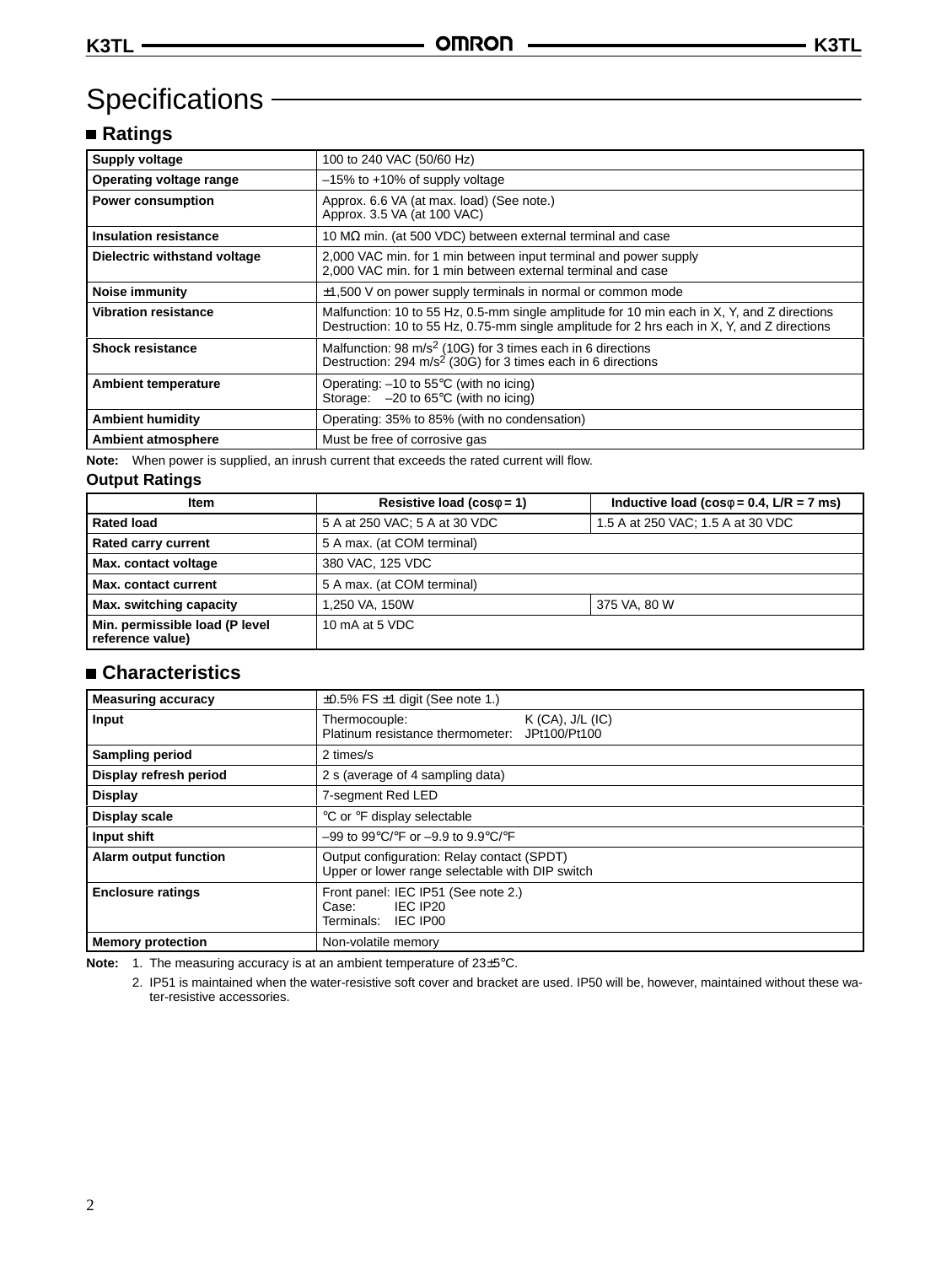## **Measuring Ranges**

| Input                                  |     | <b>Measuring ranges</b>       |                                  | Hysteresis (See note.)     |
|----------------------------------------|-----|-------------------------------|----------------------------------|----------------------------|
| ĸ<br><b>Thermocouple</b>               |     | 0 to 400 $\mathrm{^{\circ}C}$ | 0 to 400 $\degree$ F             | 1°C/ $\degree$ F           |
|                                        |     | 0 to 999 $\degree$ C          | 0 to 999 $\degree$ F             | $1^{\circ}$ C/ $\circ$ F   |
|                                        | J/L | 0 to $300^{\circ}$ C          | 0 to $400^{\circ}$ F             | $1^{\circ}$ C/ $\circ$ F   |
|                                        |     | 0 to $500^{\circ}$ C          | 0 to 999 $\degree$ F             | $1^{\circ}$ C/ $\circ$ F   |
| <b>Platinum resistance thermometer</b> |     | 0.0 to $99.9^{\circ}$ C       | 0.0 to 99.9 $\mathrm{^{\circ}F}$ | $0.1^{\circ}$ C/ $\circ$ F |
|                                        |     | 0 to $400^{\circ}$ C          | 0 to 800 $\degree$ F             | $1^{\circ}$ C/ $\circ$ F   |
|                                        |     | $-50$ to $50^{\circ}$ C       | 0 to 200 $\mathrm{^{\circ}F}$    | $1^{\circ}$ C/ $\circ$ F   |

**Note:** Hysteresis of alarm output set value (fixed value for each range)

# Nomenclature



# **Operation**

The lower part of the front panel cover has two grooves. Hook the grooves with a flat-blade screwdriver or fingernails to remove the cover before operating the K3TL.

Without cover



DIP switches

| <b>Function</b><br><b>Name</b> |                                                              |
|--------------------------------|--------------------------------------------------------------|
| <b>I DIP switches</b>          | Used to select input range, display unit, alarm mode.        |
| Up/Down Key                    | Used to select alarm set value and input compensation value. |

**Note:** Switching the alarm mode is possible only for models with alarms.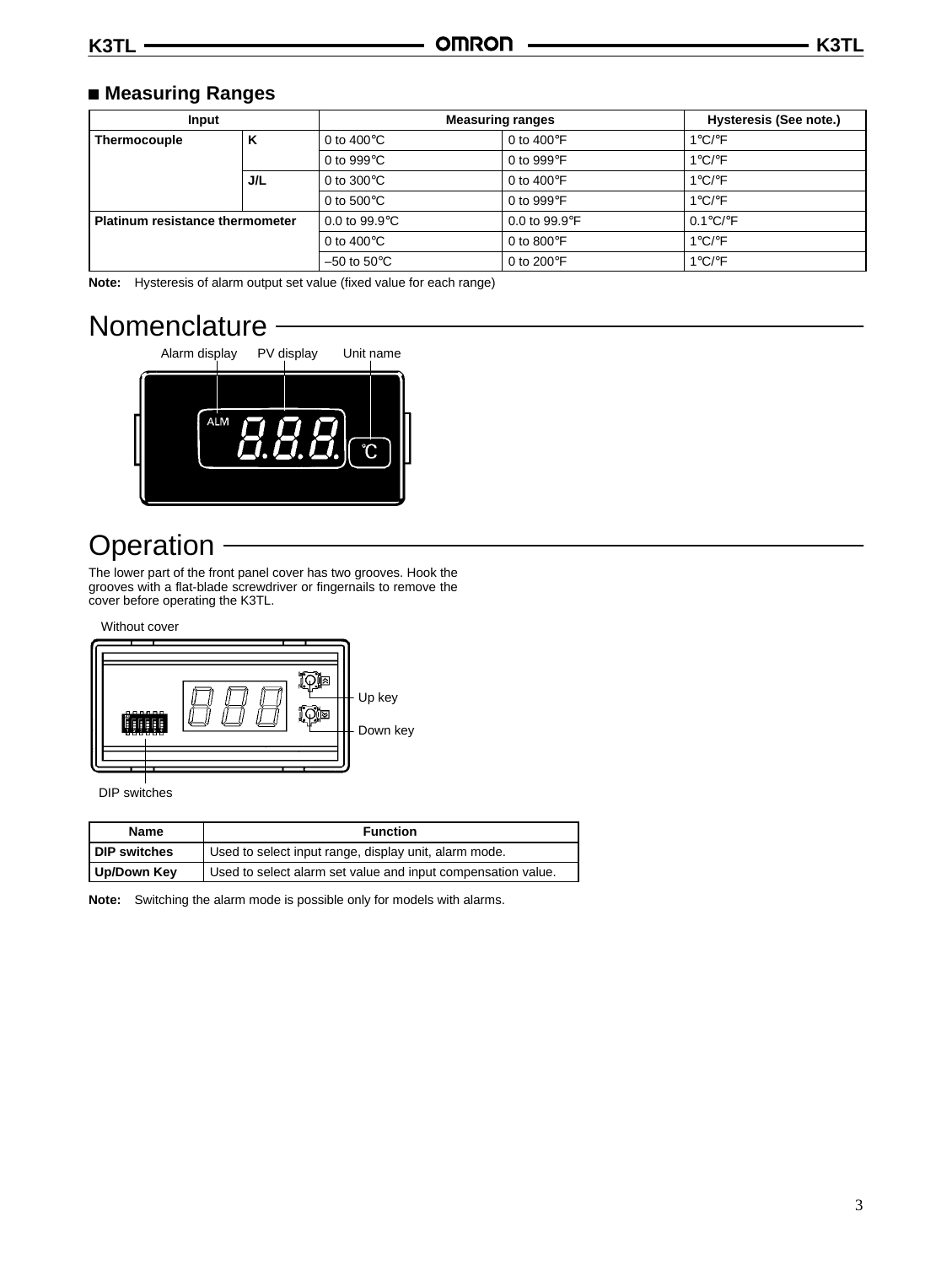## **DIP Switch**

The DIP switch pins are all set to OFF before shipping. Refer to the following tables for setting the DIP switch.

**Note:** Be sure to turn off the power before changing the settings of the DIP switch other than pin 6.

## **Thermocouple Models (K3TL-TA)**



| <b>Function</b>                                                    |                                                                    |                                   |                      | Pin no. | <b>Pin setting</b> |
|--------------------------------------------------------------------|--------------------------------------------------------------------|-----------------------------------|----------------------|---------|--------------------|
| Input range                                                        | K                                                                  | 0 to 400 $\degree$ C              | 0 to 400 $\degree$ F | 1/2     | OFF/OFF            |
|                                                                    |                                                                    | 0 to 999 $\degree$ C              | 0 to 999°F           |         | ON/OFF             |
|                                                                    | J/L                                                                | 0 to 300 $\degree$ C              | 0 to 400 $\degree$ F |         | OFF/ON             |
|                                                                    |                                                                    | 0 to 500 $\degree$ C              | 0 to 999°F           |         | ON/ON              |
| Specification (See note.)                                          | $K, L$ (DIN)                                                       |                                   |                      | 3       | <b>ON</b>          |
|                                                                    | K, J (JIS)                                                         |                                   |                      |         | <b>OFF</b>         |
| <b>Scale</b>                                                       | $\circ$ F                                                          |                                   | 4                    | ON      |                    |
| $\circ$ C                                                          |                                                                    |                                   | <b>OFF</b>           |         |                    |
| Alarm mode                                                         | Lower-limit (relay operates for values less than the set<br>value) |                                   | 5                    | ON      |                    |
| Upper-limit (relay operates for values more than the<br>set value) |                                                                    |                                   | <b>OFF</b>           |         |                    |
| Input compensation function                                        |                                                                    | Input compensation value set mode |                      | 6       | ON                 |
|                                                                    | <b>Usually set to OFF</b>                                          |                                   |                      |         | <b>OFF</b>         |

**Note:** If a K-type sensor is used, you can set pin 3 to either ON or OFF.

#### **Platinum Resistance Thermometer Models (K3TL-TB)**



| <b>Function</b>             |                                                                    |                               | Pin no. | <b>Pin setting</b> |
|-----------------------------|--------------------------------------------------------------------|-------------------------------|---------|--------------------|
| Input range                 | 0 to $99.9^{\circ}$ C                                              | 0 to $99.9^{\circ}$ F         | 1/2     | OFF/OFF            |
|                             | 0 to 400 $\degree$ C                                               | 0 to 800 $\degree$ F          |         | ON/OFF             |
|                             | $-50$ to $50^{\circ}$ C                                            | 0 to 200 $\mathrm{^{\circ}F}$ |         | OFF/ON             |
| <b>Specification</b>        | Pt100                                                              |                               | 3       | <b>ON</b>          |
|                             | JPt100 (JIS 1981)                                                  |                               |         | <b>OFF</b>         |
| <b>Scale</b>                | °F                                                                 |                               | 4       | ON                 |
|                             | $^{\circ}$ C                                                       |                               |         | <b>OFF</b>         |
| Alarm mode                  | Lower-limit (relay operates for values less than the set<br>value) |                               | 5       | ON                 |
|                             | Upper-limit (relay operates for values more than the<br>set value) |                               |         | <b>OFF</b>         |
| Input compensation function | Input compensation value set mode                                  |                               | 6       | ON                 |
|                             | Usually set to OFF                                                 |                               |         | <b>OFF</b>         |

#### **Operation Timing of Alarm Output**

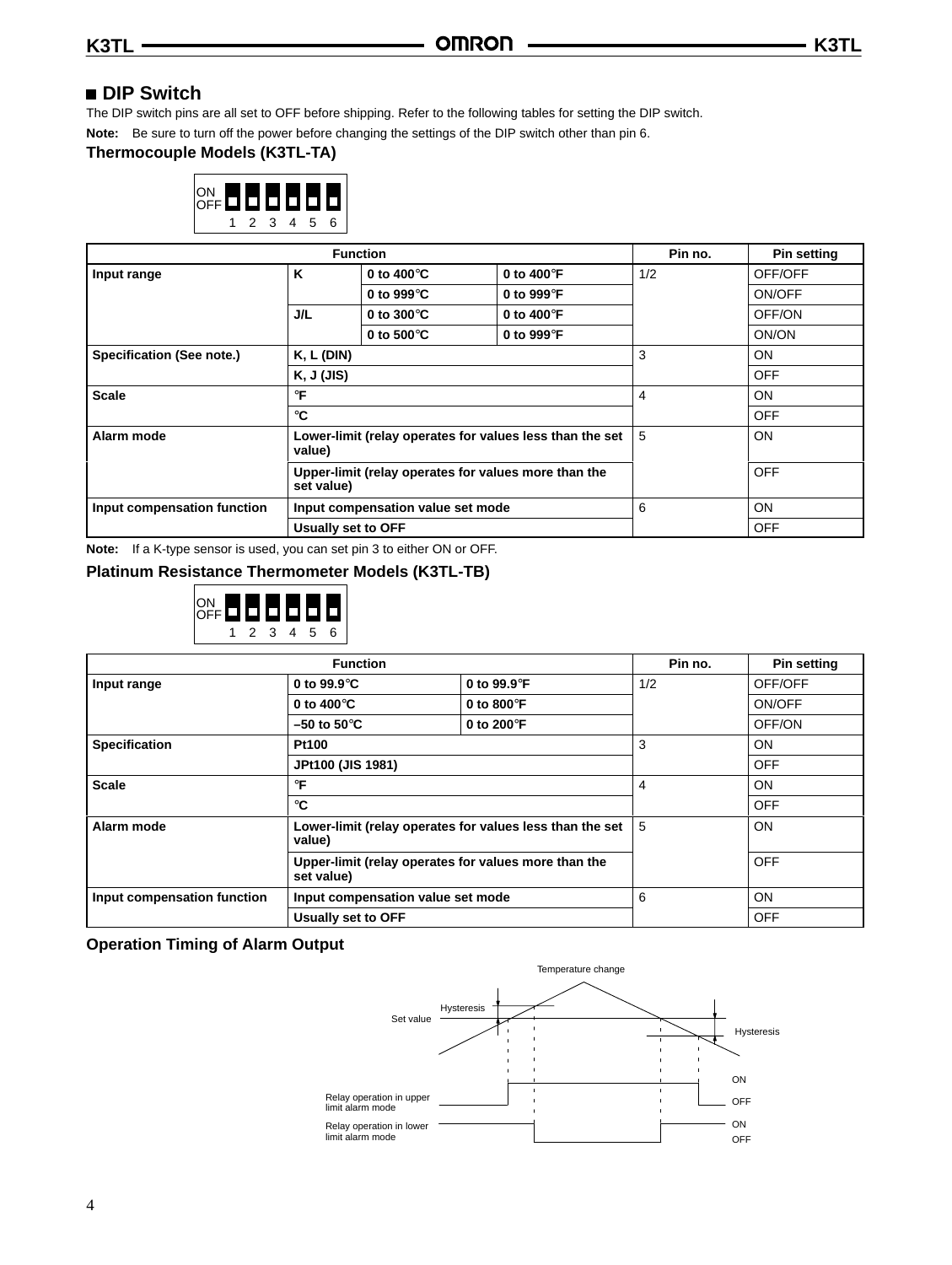## **Operating Procedures**

## **Alarm Value Setting**

**Setting Range**

–99 to 999 or –9.9 to 99.9 (°C/°F) regardless of the temperature range that you have selected.



If you change the temperature range after you set the alarm set value, the new alarm set value will remain unchanged. If you change the display unit, the alarm set value will not be converted from the  $\degree$ C to  $\degree$ F value or vice versa.

If you remove or add the decimal point from or to the display, the display value will change as follows:



#### **Input Compensation (Shift) Setting**



#### **Possible Compensation Range for Each Temperature Range**

| <b>Platinum resistance thermometer</b><br>Temperature range<br>0.0 to 99.9 ( $^{\circ}$ C/ $^{\circ}$ F) |                       | Other ranges        |  |
|----------------------------------------------------------------------------------------------------------|-----------------------|---------------------|--|
| Possible compensation range                                                                              | $-9.9$ to 9.9 (°C/°F) | $-99$ to 99 (°C/°F) |  |
| I Input compensation display                                                                             | $L9.9$ to $H9.9$      | $L99$ to $H99$      |  |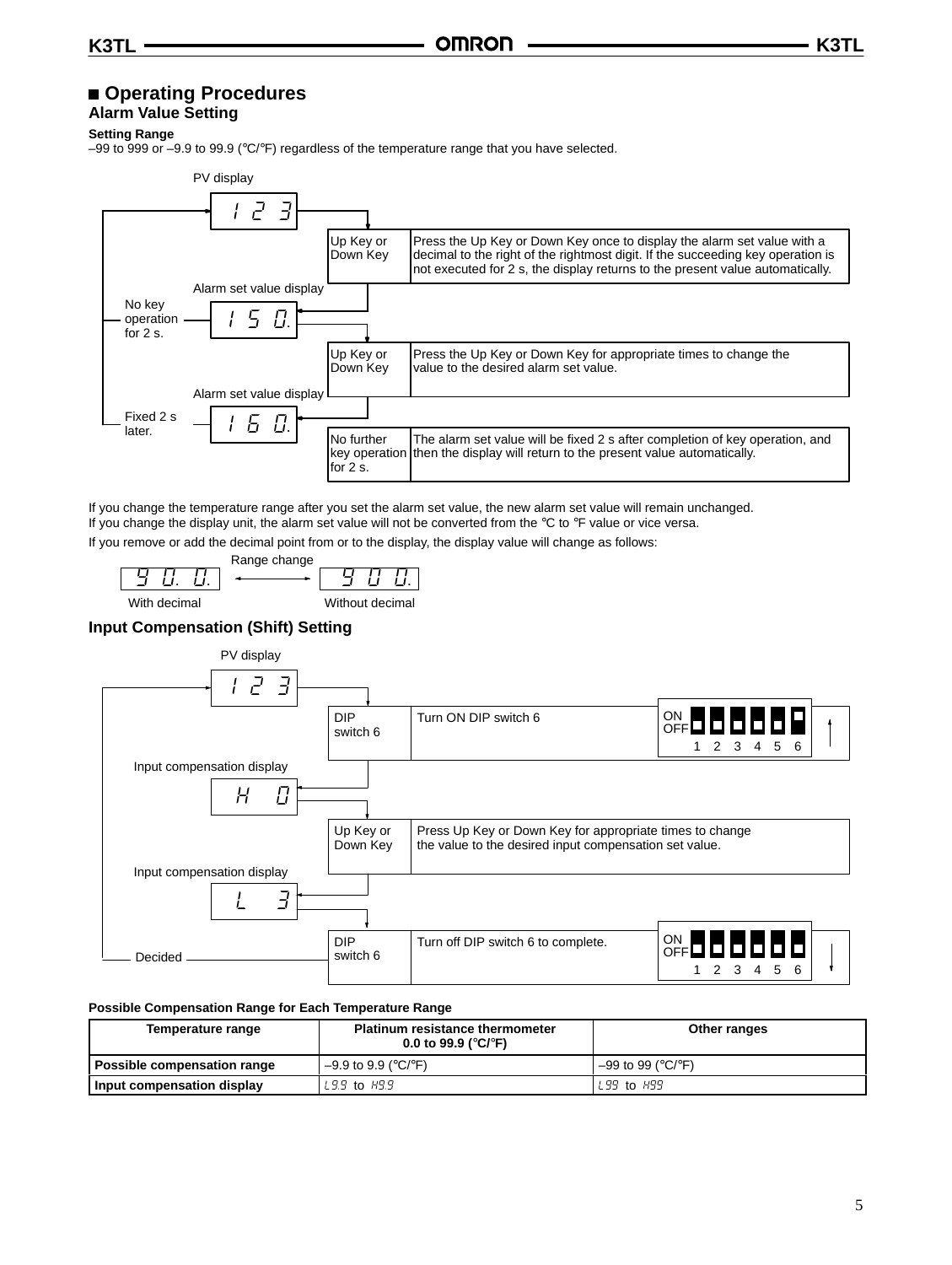#### **Example of Compensation**

| Input compensation value display                  | Sensor measurement temperature | Displayed temperature |  |
|---------------------------------------------------|--------------------------------|-----------------------|--|
| $H \cup$ (With no compensation)                   | $100^{\circ}$ C                | $100^{\circ}$ C       |  |
| $H \mathcal{G}$ (9°C compensation)                | $100^{\circ}$ C                | $109^{\circ}$ C       |  |
| $\lfloor \frac{1}{2} \rfloor$ (-9°C compensation) | $100^{\circ}$ C                | $91^{\circ}$ C        |  |

If you change the temperature range after you set the input compensation, the new input compensation will remain unchanged. If you remove or add the decimal point from or to the display, the display value will change as follows:



## **Display with Sensor Error Thermocouple**

|                     | <b>Condition</b> | <b>Message</b>   | Alarm output |
|---------------------|------------------|------------------|--------------|
| <b>Disconnected</b> |                  | (flashes)<br>FFF | <b>OFF</b>   |

**Note:** The room temperature will be displayed if the input terminals are short-circuited.

#### **Platinum Resistance Thermometers**

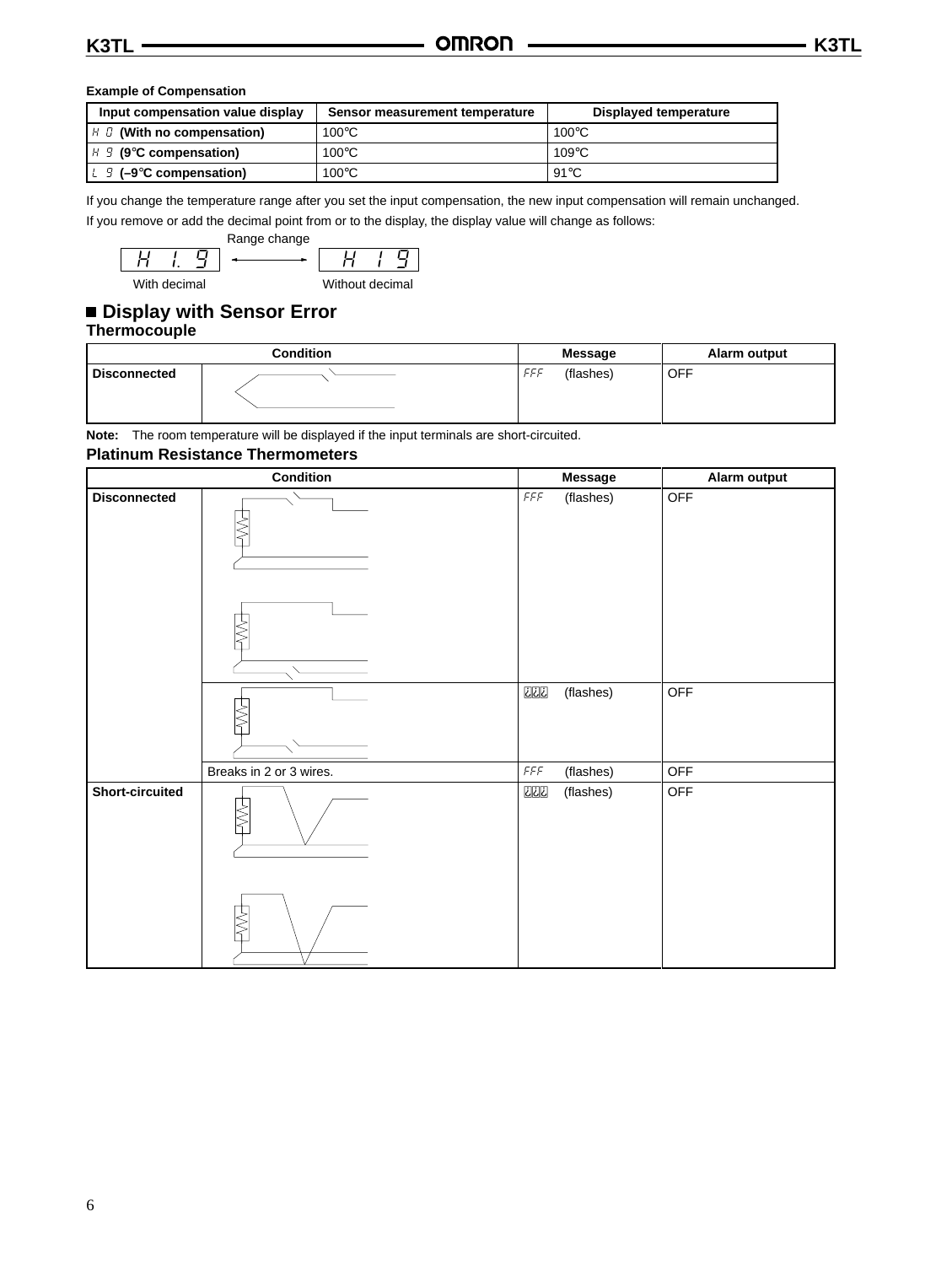## **Error Messages**

The following table lists the error messages and the meaning of the error messages.

| <b>Message</b>                                | Cause                                                                                                                    | Alarm output             | Remedy                                                                             |
|-----------------------------------------------|--------------------------------------------------------------------------------------------------------------------------|--------------------------|------------------------------------------------------------------------------------|
| FFF                                           | The input temperature value is higher than                                                                               | The present setting will | Limit the input temperature value within the                                       |
|                                               | the permissible measuring range.                                                                                         | be put on hold.          | permissible range.                                                                 |
| أذاذاذا                                       | The input temperature value is lower than                                                                                | The present setting will | Limit the input temperature value within the                                       |
|                                               | the permissible measuring range.                                                                                         | be put on hold.          | permissible range.                                                                 |
| FFF<br>(flashes)<br><u>ت تات</u><br>(flashes) | A sensor error has occurred or the sensor<br>temperature is far higher or lower than the<br>permissible measuring range. | <b>OFF</b>               | Remove the cause of the sensor error by<br>referring to Display with Sensor Error. |
| E11                                           | A memory error (E11) or AD converter                                                                                     | <b>OFF</b>               | Turn power on again. If the K3TL is still not                                      |
| E33                                           | error (E33) has occurred.                                                                                                |                          | reset, consult your OMRON representative.                                          |

# **Dimensions**

**Note:** All units are in millimeters unless otherwise indicated.









**Note:** The values given above are recommended values. Do not gang-mount with dimensions less than these recommended values.





# Installation

 **External Connection**